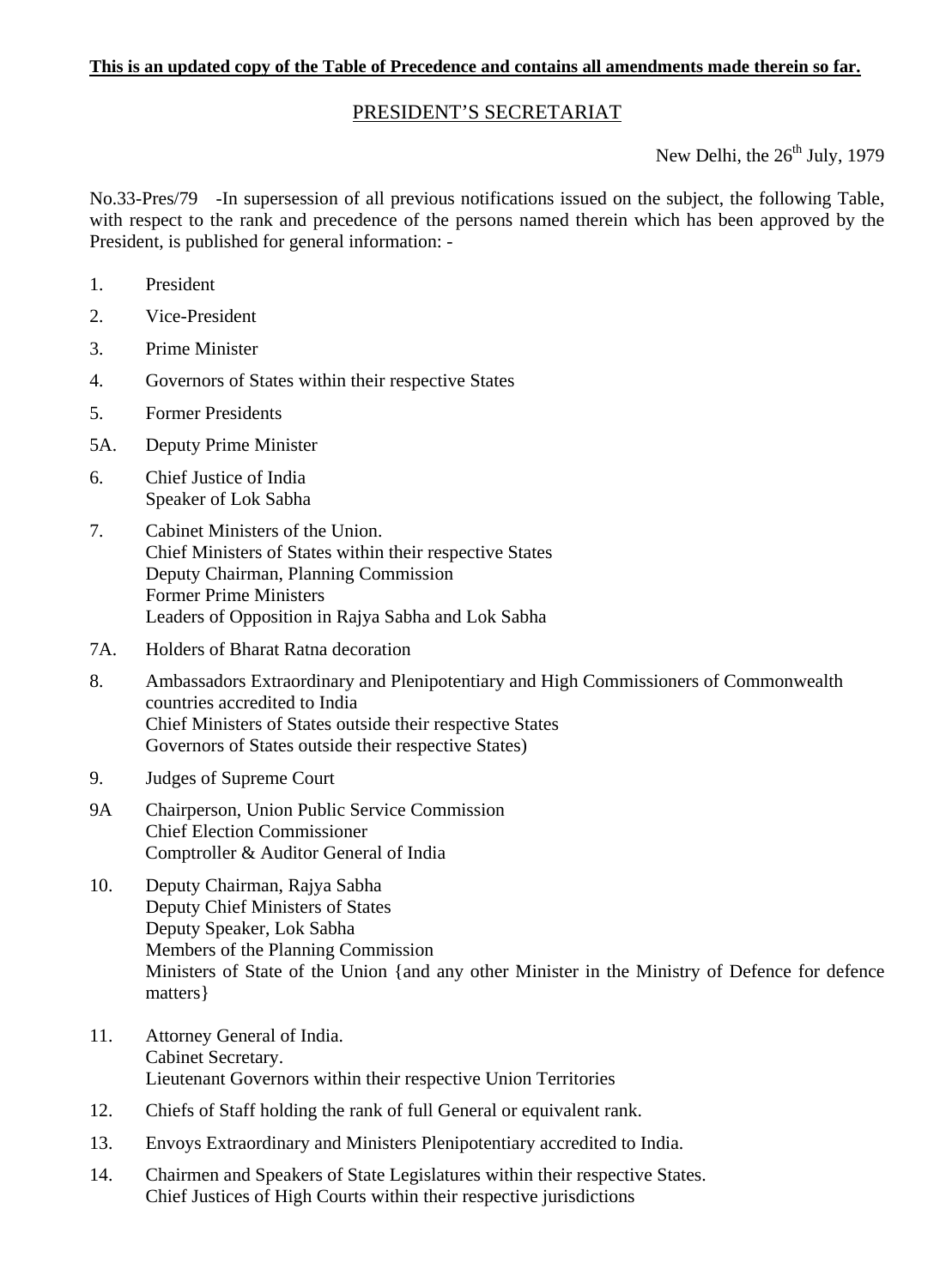### Page 2 of 5

- 15. Cabinet Ministers in States within their respective States Chief Ministers of Union Territories and Chief Executive Councillor, Delhi within their respective Union Territories Deputy Ministers of the Union
- 16. Officiating Chiefs of Staff holding the rank of Lieutenant General or equivalent rank.
- 17. Chairman, Central Administrative Tribunal. Chairman, Minorities Commission Chairperson, National Commission for Scheduled Castes Chairperson, National Commission for Scheduled Tribes Chief Justices of High Courts outside their respective jurisdictions Puisne Judges of High Courts within their respective jurisdictions
- 18. Cabinet Ministers in States outside their respective States Chairmen and Speakers of State Legislatures outside their respective States Chairman, Monopolies and Restrictive Trade Practices Commission Deputy Chairmen and Deputy Speakers of State Legislatures within their respective States Ministers of State in States within their respective States Ministers of Union Territories and Executive Councilors, Delhi, within their respective Union Territories. Speakers of Legislative Assemblies in Union Territories and Chairman of Delhi Metropolitan Council within their respective Union Territories.
- 19. Chief Commissioners of Union Territories not having Councils of Ministers, within their respective Union Territories. Deputy Ministers in States within their respective States. Deputy Speakers of Legislative Assemblies in Union Territories and Deputy Chairman of metropolitan Council Delhi, within their respective Union Territories.
- 20. Deputy Chairmen and Deputy Speakers of State Legislatures, outside their respective states. Ministers of State in States outside their respective States Puisne Judges of High Courts outside their respective jurisdictions.
- 21. Members of Parliament.
- 22. Deputy Ministers in State outside their respective States
- 23. Army Commanders/ Vice-Chief of the Army Staff or equivalent in other services Chief Secretaries to State Governments within their respective States Commissioner for Linguistic Minorities Commissioner for Scheduled Castes and Scheduled Tribes Members, Minorities Commission Members, National Commission for Scheduled Castes Members, National Commission for Scheduled Tribes Officers of the rank of full General or equivalent rank Secretaries to the Government of India (including officers holding this office ex-officio). Secretary, Minorities Commission. Secretary, Scheduled Castes and Scheduled Tribes Commission. Secretary to the President. Secretary to the Prime Minister. Secretary, Rajya Sabha/Lok Sabha Solicitor General Vice-Chairman, Central Administrative Tribunal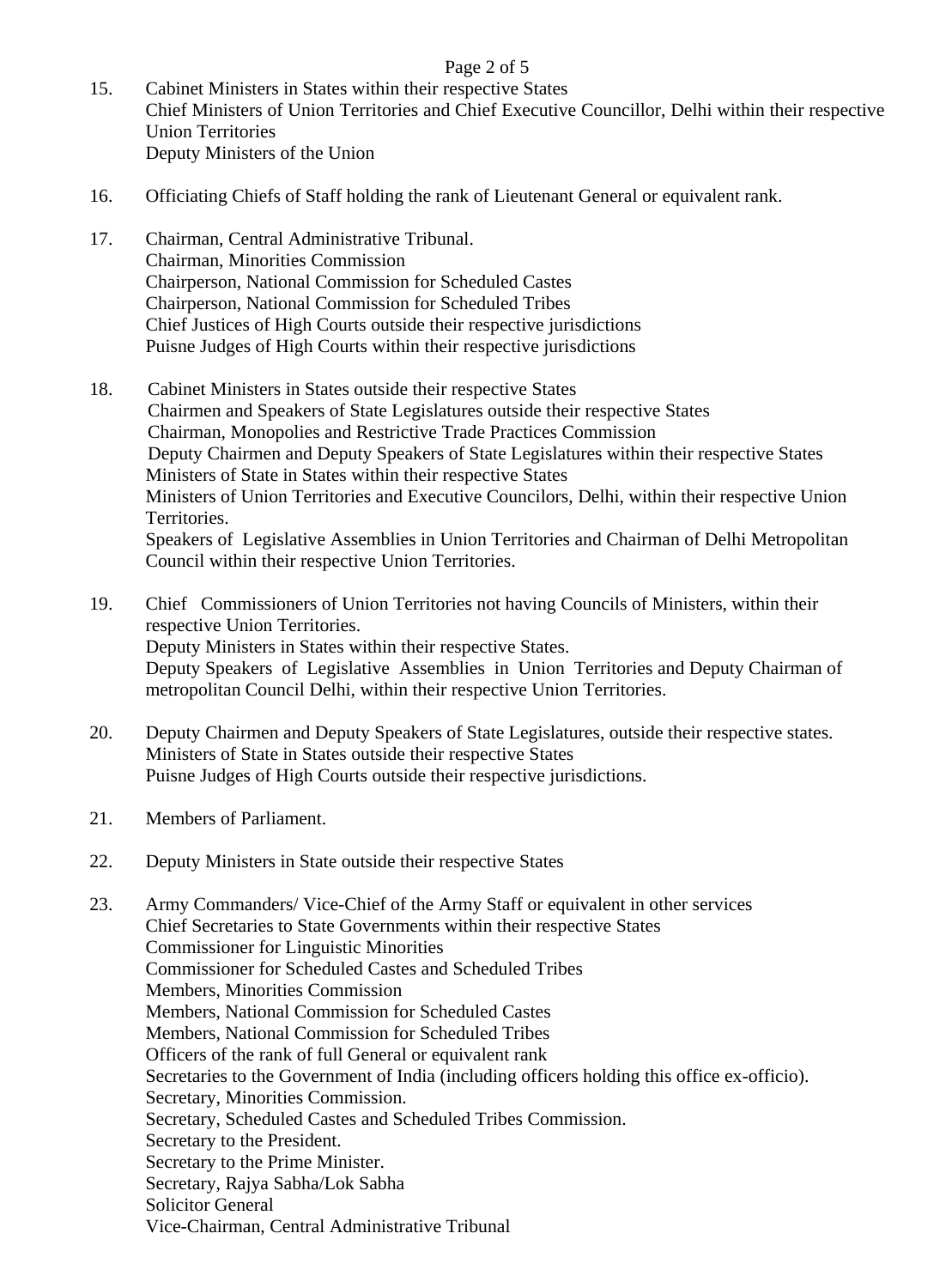### Page 3 of 5

- 24. Officers of the rank of Lieutenant General or equivalent rank.
- 25. Additional Secretaries to the Government of India. Additional Solicitor General Advocate Generals of States. Chairman, Tariff Commission Charge d' Affairs and Acting High Commissioners a pied and ad interim Chief Ministers of Union Territories and Chief Executive Councillor, Delhi outside their respective Union Territories Chief Secretaries of State Governments outside their respective States. Deputy Comptroller and Auditor General Deputy Speakers of Legislative Assemblies in Union Territories and Deputy Chairman, Delhi Metropolitan Council, outside their respective Union Territories. Director, Central Bureau of Investigation Director General, Border Security Force. Director General, Central Reserve Police. Director, Intelligence Bureau Lieutenant Governors outside their respective Union Territories. Members, Central Administrative Tribunal Members, Monopolies and Restrictive Trade Practices Commission Members, Union Public Service Commission Ministers of Union Territories and Executive Councillors, Delhi, outside their respective Union Territories. Principal Staff Officers of the Armed Forces of the rank of major General or equivalent rank Speakers of Legislative Assemblies in Union Territories and Chairman of Delhi, Metropolitan Council, outside their respective Union Territories
- 26. Joint Secretaries to the Government of India and officers of equivalent rank. Officers of the rank of Major-General or equivalent rank

#### **NOTES**

- Note 1 The order in this Table of Precedence is meant for State and Ceremonial occasions and has no application in the day-to-day business of Government.
- Note 2 Persons in the Table of Precedence will take rank in order of the number of the articles. The entries in the same article are arranged alphabetically. Those included in the same article will take precedence inter se according to date of entry into that article. However, where the dignitaries of different States and Union Territories included in the same article are present at a function outside their States or Union Territories and there is difficulty in ascertaining their dates of entry, they may be assigned precedence **inter se** in the alphabetical order of the name of States and Union Territories concerned after those whose precedence is determined according to date of entry into that article.
- Note 3 In Article 7, former Prime Ministers will take precedence over the Cabinet Ministers of the Union and the Leaders of Opposition in the Rajya Sabha and the Lok Sabha. The Chief Ministers of States within their respective States will take precedence over the Cabinet Ministers of the Union in official functions held in the respective States.
- Note 4 In Article 8: -
	- (a) Ambassadors Extraordinary and Plenipotentiary and High Commissioners of Commonwealth countries accredited to India will en bloc rank above Governors of States outside their respective States;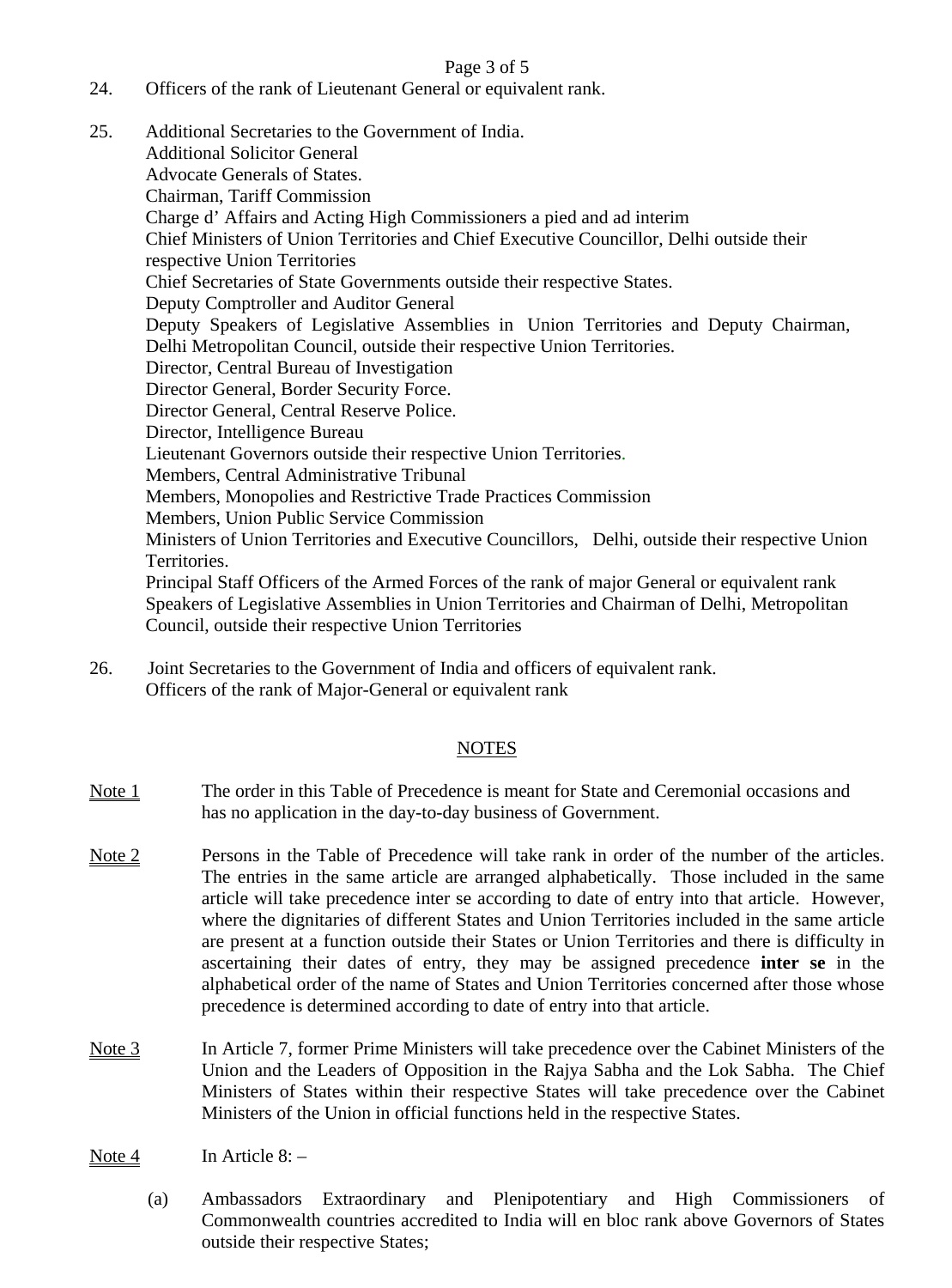- (b) Governors of States outside their respective States will en bloc rank above Chief Ministers of States outside their respective States.
- Note 5 The Ministry of External Affairs may assign appropriate ranks to foreign dignitaries and Indian Ambassadors, High Commissioners and Ministers Plenipotentiary during their visit to India.
- Note 6 Notwithstanding the procedure laid down in Note 2, the rank inter se and precedence of the persons in Article 10 shall be assigned in the following order: -
	- (1) Deputy Chairman, Rajya Sabha.
	- (2) Deputy Speaker, Lok Sabha.
	- (3) Ministers of State of the Union and any other Minister in the Ministry of Defence for defence matters.
	- (4) Deputy Chief Ministers of States.
	- (5) Members of Planning Commission.

However, the Deputy Chief Ministers of States outside their respective States will always rank below all other dignitaries figuring in this article.

- Note 7 The Chairmen of State Legislative Councils will rank above the Speakers of Legislative Assemblies in cases where they were elected on the same date.
- Note 8 When Members of Parliament are invited en bloc to major State functions, the enclosures reserved for them should be next to the Chief Justice, Speaker of the Lok Sabha, Ambassadors etc.
- Note 9 Speakers of Legislative Assemblies in Union Territories and Chairman of the Delhi Metropolitan Council, Delhi, will take precedence over Ministers and Executive Councillors, included in the same article.
- Note 10 In Article 23: -
	- (a) Secretaries in the Ministry of External Affairs other than the Foreign Secretary, between themselves, will take precedence in the order of their seniority in Grade-I of the Indian Foreign Service and both of them will take precedence after the Foreign Secretary.
	- (b) Members of the Minorities Commission and the Scheduled Castes and Schedule Tribes Commission will always take precedence over the Secretaries of these Commissions;
	- (c) In official functions held at Delhi/New Delhi, Army Commanders/Vice Chief of the Army Staff or equivalent in other Services will always rank after Secretaries to the Government of India.
- Note  $11$  In Article  $25$ : -
	- (a) Additional Secretaries in the Ministry of External Affairs, among themselves, will take precedence in the order of their seniority in Grade- II of the Indian Foreign Service;
	- (b) Additional Solicitor General will take precedence above the Advocate General of States;
	- (c) Lieutenant Governors will take precedence over the Chief Ministers and Chief Executive Councillor, Delhi, and the latter will take precedence over Speakers of Legislative Assemblies and Chairman, Metropolitan Council, Delhi;